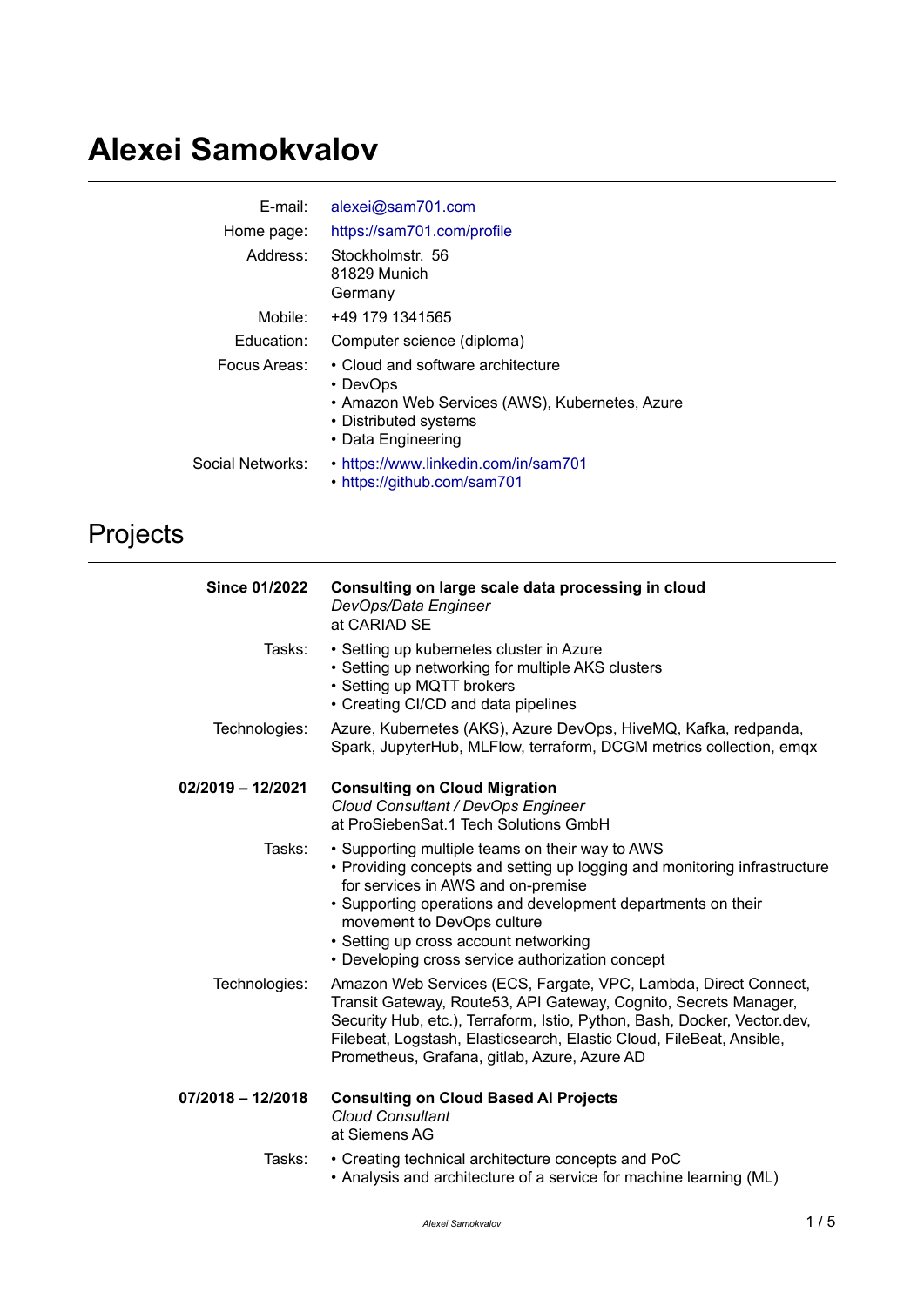|  | inferences in AWS |  |  |
|--|-------------------|--|--|
|--|-------------------|--|--|

- Analysis of pattern matchning algorithms and their application in cloud services
- Analysis of approaches to distributed load balancing
- Setup of distributed test system with ansible and packer
- Technologies: Amazon Web Services, Tensorflow, R, python, Docker, Ansible, Packer, Terraform, gitlab, Java Boot, Spring 5, WebFlux
- **07/2017 06/2018 Creating access control system in AWS for secured objects** *DevOps Engineer* at BlueID GmbH
	- Tasks: Creating technical architecture concepts
		- Creating a docker cloud cluster based AWS ECS
		- Implementing micro services in Go
		- Implementing OAuth2 server with standard and custom flows
		- Implementing deployment pipelines in gitlab with terraform
		- Cloud infrastructure setup with ansible
	- Technologies: AWS (VPC, SG, ECS, ECR, EC2, CloudWatch, SSM, Aurora), Go (golang), Docker, terraform, packer, nomad, ansible, gitlab, concourse CI, prometheus, AlertManager, OpsGenie, OAuth2, Elasticsearch, Upsource, Agile development

### **04/2017 – 06/2017 Creating Car Dealer Stock Management System in AWS** *DevOps Engineer*

at AutoScout24 GmbH / Online Car Platform

- Tasks: Analysis and migration of systems from an internal datacenter into AWS cloud
	- Implementing micro services in Scala
	- Implementing deployment pipelines
	- Implementing micro service monitoring using DataDog, Kibana, Elasticsearch, CloudWatch
- Technologies: AWS (S3, EC2, CloudFormation, CloudWatch, Kinesis Stream/Firehose, Lambda, DynamoDB, RDS, IAM, ECS, SSM), Scala, Play Framework, Apache Kafka, Aurora DB, Docker, Ruby, Elasticsearch, Kibana, Go.CD, Github, OpsGenie, DataDog, Agile development

#### **04/2016 – 03/2017 Cloud Engine for car dealer statistics in AWS** *DevOps Engineer*

at AutoScout24 GmbH / Online Car Platform

Tasks: • Design and architecture of a statistics engine for car dealers

- Agile coach in the team
- Implementing micro services in Scala
- Implementing deployment pipelines
- Implementing micro service monitoring using Dashing, Kibana, Elasticsearch, CloudWatch
- Creating Ops tools in Go
- Technologies: AWS (S3, EC2, CloudFormation, CloudFront, CloudWatch, Kinesis Stream/Firehose, Lambda, DynamoDB, RDS, ElastiCache, IAM), Scala, Play Framework, Apache Kafka, Docker, Go (golang), Ruby, Elasticsearch, Kibana, Dashing, Go.CD, Github, OpsGenie, DataDog, Agile development
- **07/2015 03/2016 App Migration into AWS Cloud** *DevOps Engineer* at AutoScout24 GmbH / Online Car Platform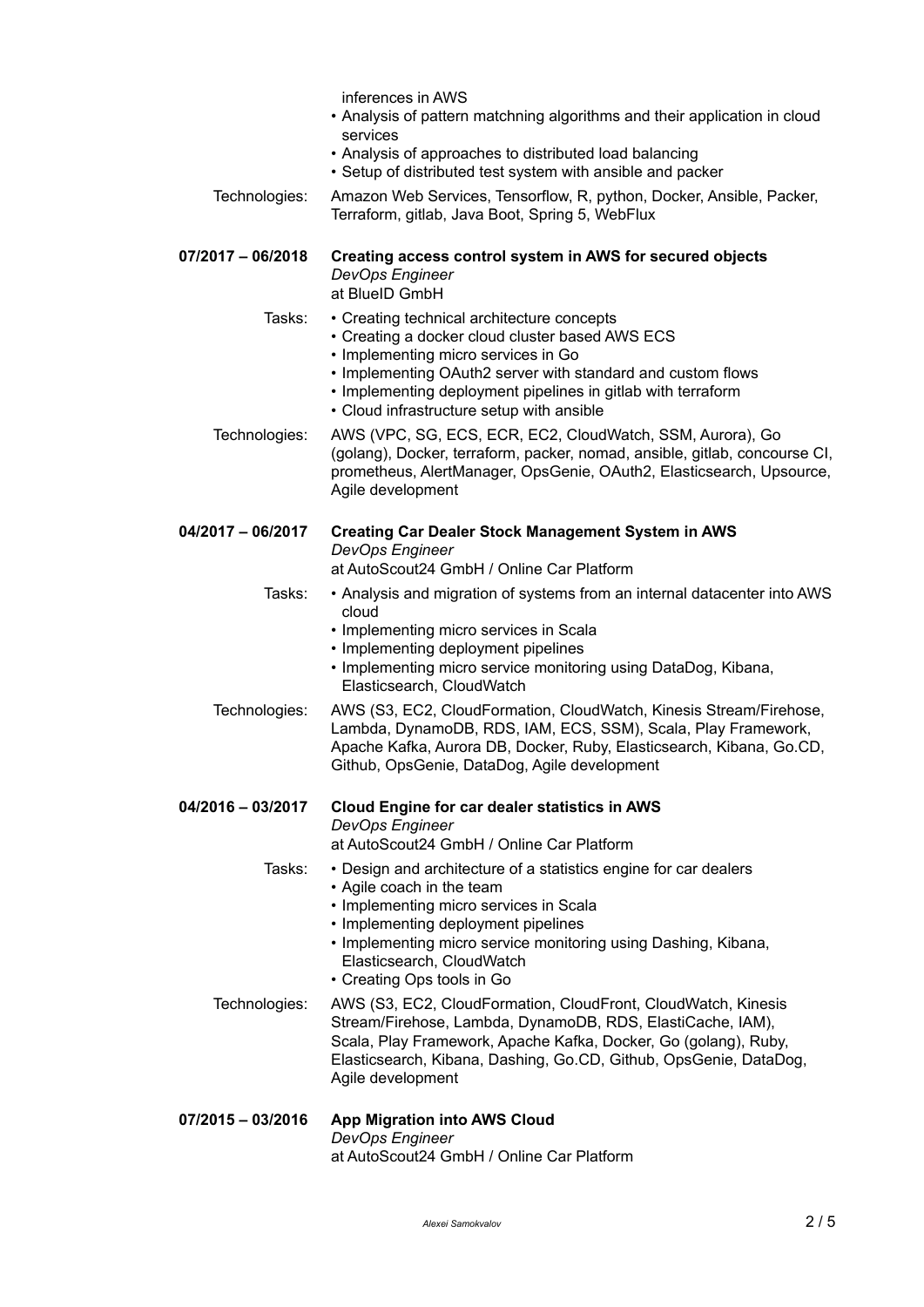| Tasks:            | • Migrating existing applications from data center into AWS cloud<br>• Rewriting existing applications on Scala<br>. Implementation of the build and delivery pipelines with Go.CD<br>• Implementation of AWS CloudFormation stack templates for<br>microservices<br>. Implementation of the monitoring solution with dashing.io, Kibana and<br>Elasticsearch |
|-------------------|---------------------------------------------------------------------------------------------------------------------------------------------------------------------------------------------------------------------------------------------------------------------------------------------------------------------------------------------------------------|
| Technologies:     | Scala, Play Framework, AWS(S3, EC2, CloudFormation, CloudFront,<br>CloudWatch), Docker, Ruby, nginx, Elasticsearch, Kibana, Dashing,<br>TeamCity, Go.CD, Github, Dashing, OpsGenie, Agile development                                                                                                                                                         |
| 01/2014 - 05/2015 | <b>Web App: User Profile and Company Settings</b><br>Technical team lead, scrum master<br>at Mercateo Services GmbH / Commerce                                                                                                                                                                                                                                |
| Tasks:            | • Technical team lead<br>• Analysis and design of business requirements<br>• Design of REST interface<br>• Setup of DevOps pipeline<br>• Design and implementation of REST services with Jersey<br>• Implementation of user interface with angularJS<br>• Implementation of backend business services                                                         |
| Technologies:     | Scrum, Java, JEE, JavaScript, AngularJS, HATEOAS, Mocha,<br>PhantomJS, Git, JAX-RS, REST, Jersey Framework, JUnit, Node.js,<br>Hibernate, JPA, Tomcat, Spring Framework, Eclipse, Oracle, Apache<br>Cassandra                                                                                                                                                 |
| 01/2013 - 12/2013 | <b>B2B Basket</b><br>Architect / Software Engineer<br>at Mercateo Services GmbH / Commerce                                                                                                                                                                                                                                                                    |
| Tasks:            | • Domain design<br>• Connecting external service suppliers via OCI and cXML<br>• Implementation of OAuth2 interface for external service suppliers<br>• ReImplementation of order inject interface<br>• Maintenance of entire basket component                                                                                                                |
| Technologies:     | Java, JEE, JavaScript, AngularJS, OCI, cXML, OAuth2, NoSQL,<br>Hibernate, JPA, JUnit, Git, Tomcat, Spring Framework, Guice, Eclipse,<br>Oracle, Apache Cassandra, Selenium                                                                                                                                                                                    |
| 09/2012 – 12/2012 | <b>Combinatorial Basket Optimization</b><br>Senior Software Engineer<br>at Mercateo Services GmbH / Commerce                                                                                                                                                                                                                                                  |
| Tasks:            | • Design of cluster microservices<br>• Implementation of product group user interface                                                                                                                                                                                                                                                                         |
| Technologies:     | Java, JUnit, JavaScript, JQuery, Git, Tomcat, RPC, Tomcat,<br>Microservices, Eclipse, Oracle                                                                                                                                                                                                                                                                  |
| 08/2011 - 10/2012 | <b>Android Game: Zling</b><br>Architect / Software Engineer<br>at Private Project                                                                                                                                                                                                                                                                             |
| Tasks:            | • Game design http://zling.de<br>• Implementation of asset pipeline<br>• Implementation of server component on CentOS with go (golang)<br>• Coordination of theme designer, musician and programming                                                                                                                                                          |
| Technologies:     | Java, OpenGL ES, Go, Python, Apache Ant, Eclipse, Blender                                                                                                                                                                                                                                                                                                     |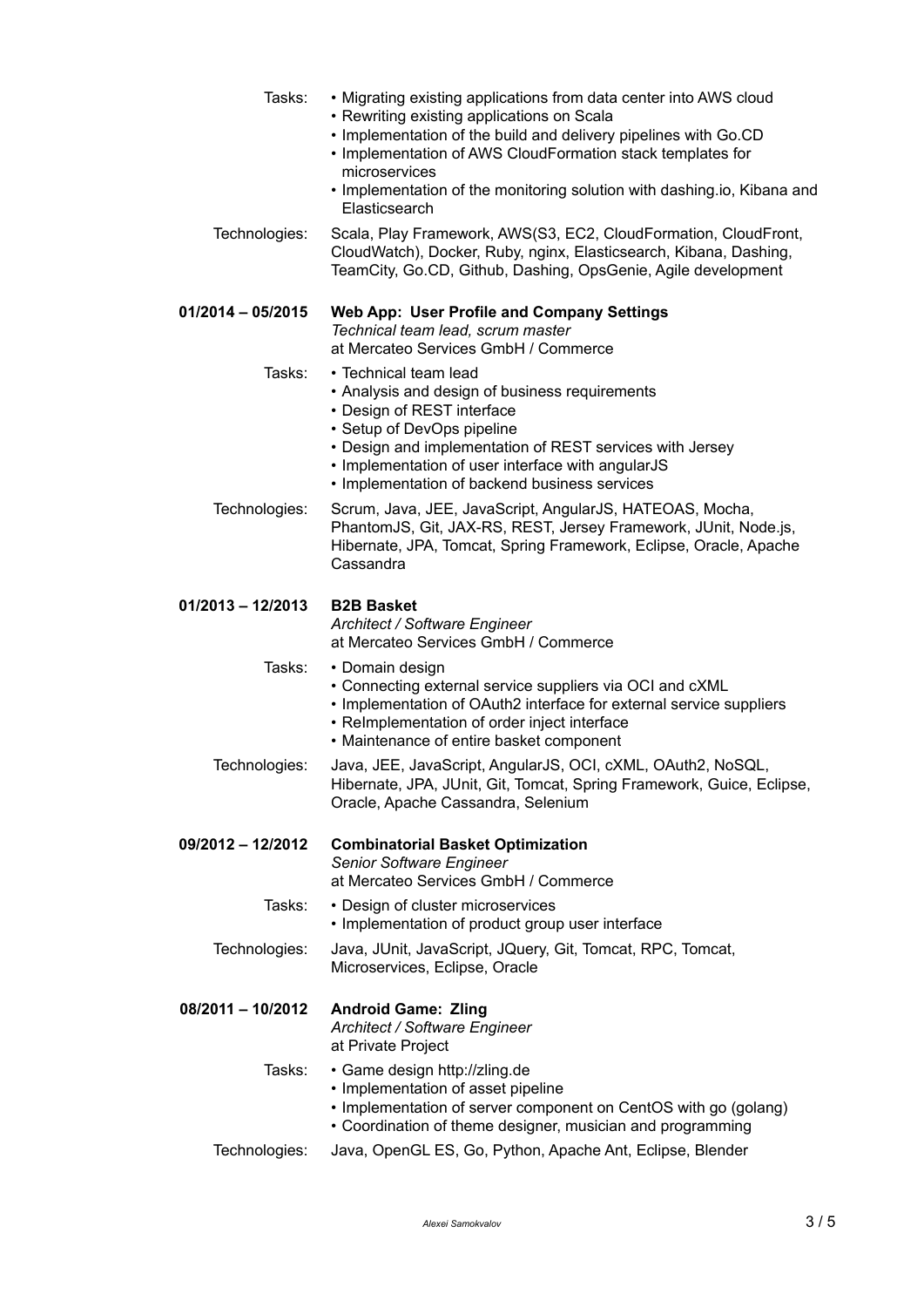| $07/2011 - 08/2012$ | <b>Article Matching Engine</b><br>Architect / Software Engineer<br>at Mercateo Services GmbH / Commerce                                                                                                                                       |
|---------------------|-----------------------------------------------------------------------------------------------------------------------------------------------------------------------------------------------------------------------------------------------|
| Tasks:              | • Requirement analysis for article grouping<br>• Design and implementation of component "Article Matching Engine"<br>• Processing article catalogs in BMEcat format<br>• Setup of DevOps pipeline<br>• Implementation of monitoring component |
| Technologies:       | Java, Apache Ant, JUnit, NoSQL, Git, BMEcat, Hibernate, JPA,<br>Microservices, Eclipse, Oracle, PostgreSQL                                                                                                                                    |
| $01/2010 - 06/2011$ | <b>Web Based Patent Management System</b><br>Architect / Software Engineer<br>at pol GmbH / IT Service Provider                                                                                                                               |
| Tasks:              | • Requirement analysis<br>• Design and Implementation of user interface in GWT with Sencha GXT<br>• Setup of DevOps pipeline with Jenkins/Hudson<br>• Testing linux cluster administration                                                    |
| Technologies:       | Java, J2EE, GWT, Sencha GXT, REST, Git, Hibernate, JPA, TestNG, Arch<br>Linux, Jenkins, Microsoft SQL Server, Continuous Integration, Eclipse                                                                                                 |
| $10/2008 - 12/2009$ | Web App: Price Management for Sales Department<br>Architect / Software Engineer<br>at pol GmbH / IT Service Provider                                                                                                                          |
| Tasks:              | • Requirement analysis of price management tools<br>• Design and Implementation of web UI with jWic, Velocity<br>• Implementation of persistence tier in backend with Hibernate<br>• Creating Reports with JasperReports                      |
| Technologies:       | Java, J2EE, Apache Maven, jWic, Velocity, JasperReports, Hibernate,<br>JPA, Tomcat, JavaScript, Eclipse                                                                                                                                       |
| 09/2007 - 09/2008   | <b>Authentication Server</b><br>Senior Software Engineer<br>at Softcon AG / IT Service Provider                                                                                                                                               |
| Tasks:              | • Design of authentication system based on PKCS12 certificates<br>• Implementation of authentication server<br>• Connecting authentication server to backend with JNI                                                                         |
| Technologies:       | Java, Derby, Bouncycastle, Tomcat, JMS, JNI, C++, SVN, Eclipse, Oracle                                                                                                                                                                        |
| $03/2006 - 08/2007$ | <b>Mobile Payment System</b><br>Softwareentwickler<br>at Softcon AG / IT Service Provider                                                                                                                                                     |
| Tasks:              | • Implementation of Mobile Payment System on Windows CE devices<br>• Connecting of bluetooth portable printers on mobile devices<br>• Implementing backend                                                                                    |
| Technologies:       | Windows CE, Scrum, Derby, Bluetooth, Tomcat, SVN, PKCS12, Eclipse,<br><b>Microsoft Visual Studio</b>                                                                                                                                          |
| 08/2004 - 02/2006   | <b>Inventory Software</b><br>Softwareentwickler<br>at Softcon AG / IT Service Provider                                                                                                                                                        |
| Tasks:              | • Implementation of separate components in C++<br>• Maintenance of entire inventory software suit<br>• Maintenance of PL/SQL scripts                                                                                                          |
| Technologies:       | C++, MFC, Microsoft Visual Studio, Oracle, SQL, PL/SQL                                                                                                                                                                                        |